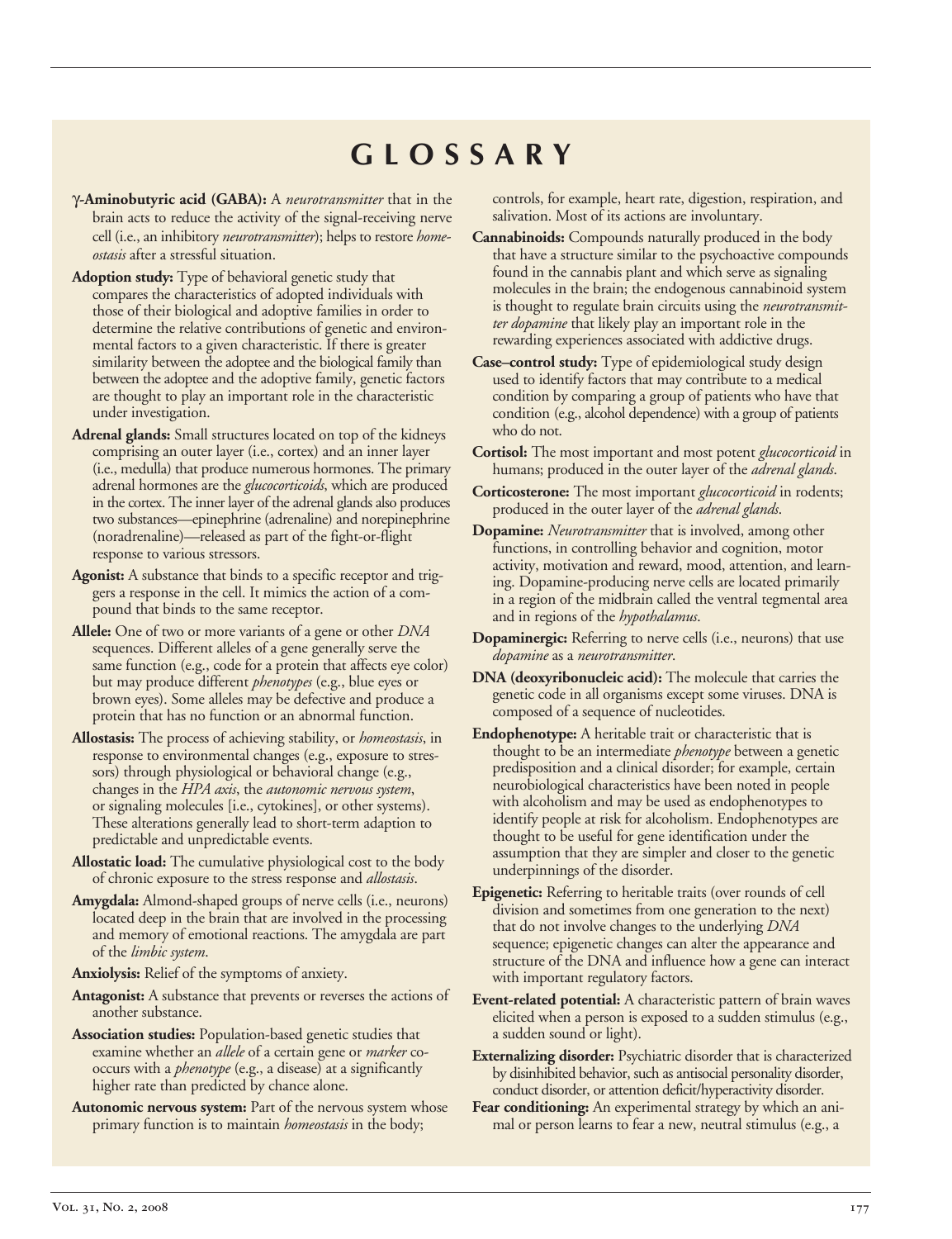tone or being in a new environment); is achieved by pairing the neutral stimulus with an aversive stimulus (e.g., an electric shock or unpleasant smell) so that eventually the neutral stimulus alone can elicit a state of fear.

- **Gene–environment interaction:** The modification of genetic risk factors by environmental risk and protective factors; alternatively, can be conceptualized as the role that specific genetic risk factors play in determining individual differences in vulnerability to environmental risk factors.
- Gene mapping: Determination of the positions of genes on a chromosome relative to one another.

**Genome:** The total genetic material of an organism or species.

- **Genotype:** The genetic makeup of an individual organism that is determined by the specific *alleles* of each *gene* carried by the individual. For genetically determined characteristics, differences in *alleles* among individuals account for the differences in *phenotype* observed among those individuals.
- **Glucocorticoids:** A class of steroid hormones that, in addition to playing a central role in the stress response, are involved in the metabolism of the sugar glucose and maintenance of normal glucose concentrations in the blood, have antiinflammatory effects, and can help suppress the immune response.
- **Glutamate:** A *neurotransmitter* that enhances the activity of the signal-receiving nerve cell (i.e., an excitatory *neurotransmitter*); is involved in cognitive functions such as learning and memory; alcohol-induced increases in glutamate activity are probably involved in some manifestations of alcohol withdrawal.
- **Glutamatergic:** Referring to nerve cells (i.e., neurons) that use *glutamate* as a *neurotransmitter*.
- **Haplotype:** A set of closely linked genetic markers present on one chromosome that tend to be inherited together.
- **Heritability:** Measure of the extent to which an observable characteristic (e.g., development of alcohol dependence) is determined by genetic (i.e., heritable) factors rather than by environmental factors.
- **Homeostasis:** The maintenance of a stable, internal state or condition (e.g., body temperature or blood pressure) in a living organism.
- **Hypercortisolism:** The presence of excessive levels of *cortisol* in the body caused mainly by abnormally high levels of adrenocorticoid hormone from the *pituitary gland* (e.g., because of a pituitary tumor); characterized by rapid weight gain and obesity, round face, excessive sweating, thinning of the skin that results in easy bruising, elevated blood pressure, and other signs and symptoms; also known as Cushing's Syndrome.
- **Hypothalamic–pituitary–adrenal (HPA) axis:** A hormone system involving the *hypothalamus*, *pituitary gland*, and *adrenal glands* that controls the stress response as well as reg-

ulates other body processes, such as digestion, the immune system, mood, and energy usage.

- **Hypothalamus:** Brain region located deep inside the brain that links the nervous system and the hormone (i.e., endocrine) system; it regulates certain metabolic processes, controls functions such as body temperature, hunger, thirst, and fatigue; and produces hormones such as corticotrophinreleasing factor that in turn stimulate or inhibit the release of hormones from the *pituitary gland*.
- **Isozymes:** Enzymes that differ in the sequence of their building blocks (i.e., amino acids) but that mediate the same chemical reaction.
- **Limbic system:** A group of brain structures that together control such functions as emotion, behavior, and long-term memory by acting on the hormone (i.e., endocrine) system and the *autonomic nervous system.* Several structures are considered to be part of the limbic system, including the *amygdala*, hippocampus, *hypothalamus*, and thalamus. It also is connected with the *nucleus accumbens*.
- **Linkage analysis:** A technique used to search for chromosomal regions likely to contain genes conferring risk for a disorder by testing for chromosomal regions where affected siblings are more likely to be sharing the same stretch of *DNA*.
- **Marker:** A *DNA* sequence whose chromosomal location has been determined and which can be used in *linkage analyses* to try to identify genes; markers typically have multiple *alleles*.
- **Messenger RNA (mRNA):** Key intermediary molecules that are generated when a gene is expressed (i.e., when the information encoded in the gene is converted into a protein product by the cell); mRNA levels for a gene are used as an indicator of how "active" the gene is (i.e., how much of the protein is produced).
- **Microdialysis:** An experimental technique to determine the chemical composition of the fluid found in the spaces between cells (i.e., the extracellular space) in the tissues.
- **Negative affect:** A negative emotion or subjectively experienced feeling, such as distress, anger, or fear.
- **Neuroactive steroids:** Steroid hormones that act on the nervous system, altering the excitability of specific nerve cells.
- **Neurotransmitter:** Signaling molecules produced in nerve signals that serve to transmit signals from one nerve cell to another nerve cell or from a nerve cell to another type of cell (e.g., muscle cell); neurotransmitters are released from the signal-emitting neuron and bind to *receptors* on the surface of the signal-receiving cell.
- **Nonsynonymous polymorphism:** *Polymorphism* in which the different variants (i.e., *alleles*) result in the production of proteins with different amino acid sequences.
- **Nucleus (pl. nuclei):** A structure in the central nervous system that is composed mainly of nerve cell bodies and which acts as a transit point for nerve signals in a specific neural subsystem.